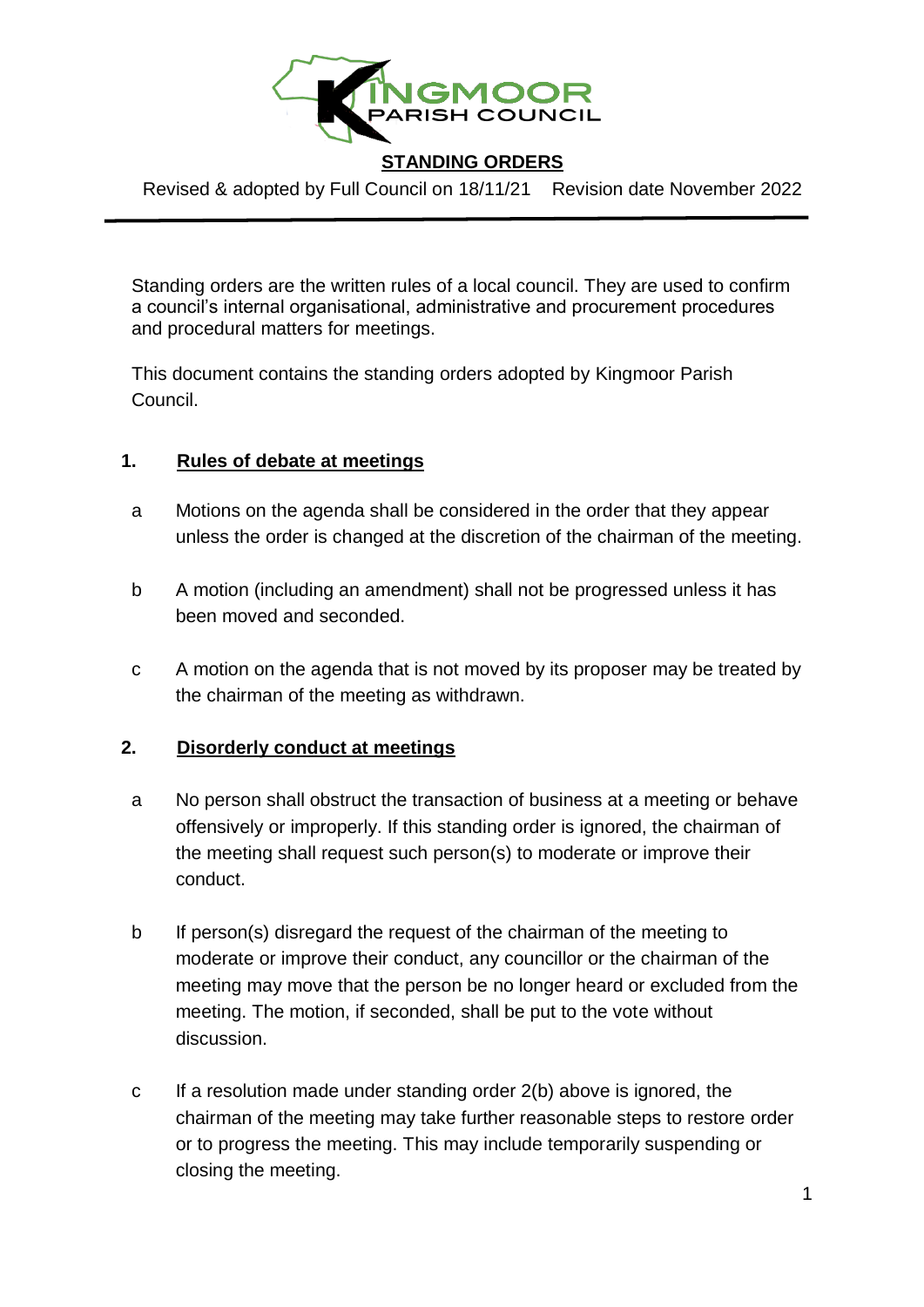

Revised & adopted by Full Council on 18/11/21 Revision date November 2022

# **3. Meetings generally**

- a Meetings shall not take place in premises which at the time of the meeting are used for the supply of alcohol, unless no other premises are available free of charge or at a reasonable cost.
- b The minimum three clear days for notice of a meeting does not include the day on which notice was issued, the day of the meeting, a Sunday, a day of the Christmas break, a day of the Easter break or of a bank holiday or a day appointed for public thanksgiving or mourning.
- c The minimum three clear days' public notice of a meeting does not include the day on which the notice was issued or the day of the meeting.
- d Meetings shall be open to the public unless their presence is prejudicial to the public interest by reason of the confidential nature of the business to be transacted or for other special reasons. The public's exclusion from part or all of a meeting shall be by a resolution which shall give reasons for the public's exclusion.
- e Members of the public may make representations, answer questions and give evidence at a meeting which they are entitled to attend in respect of the business on the agenda.
- f The period of time designated for public participation at a meeting in accordance with standing order 3(e) above shall not normally exceed 15 minutes unless directed by the chairman of the meeting.
- g Subject to standing order 3(f) above, a member of the public shall not normally speak for more than 5 minutes.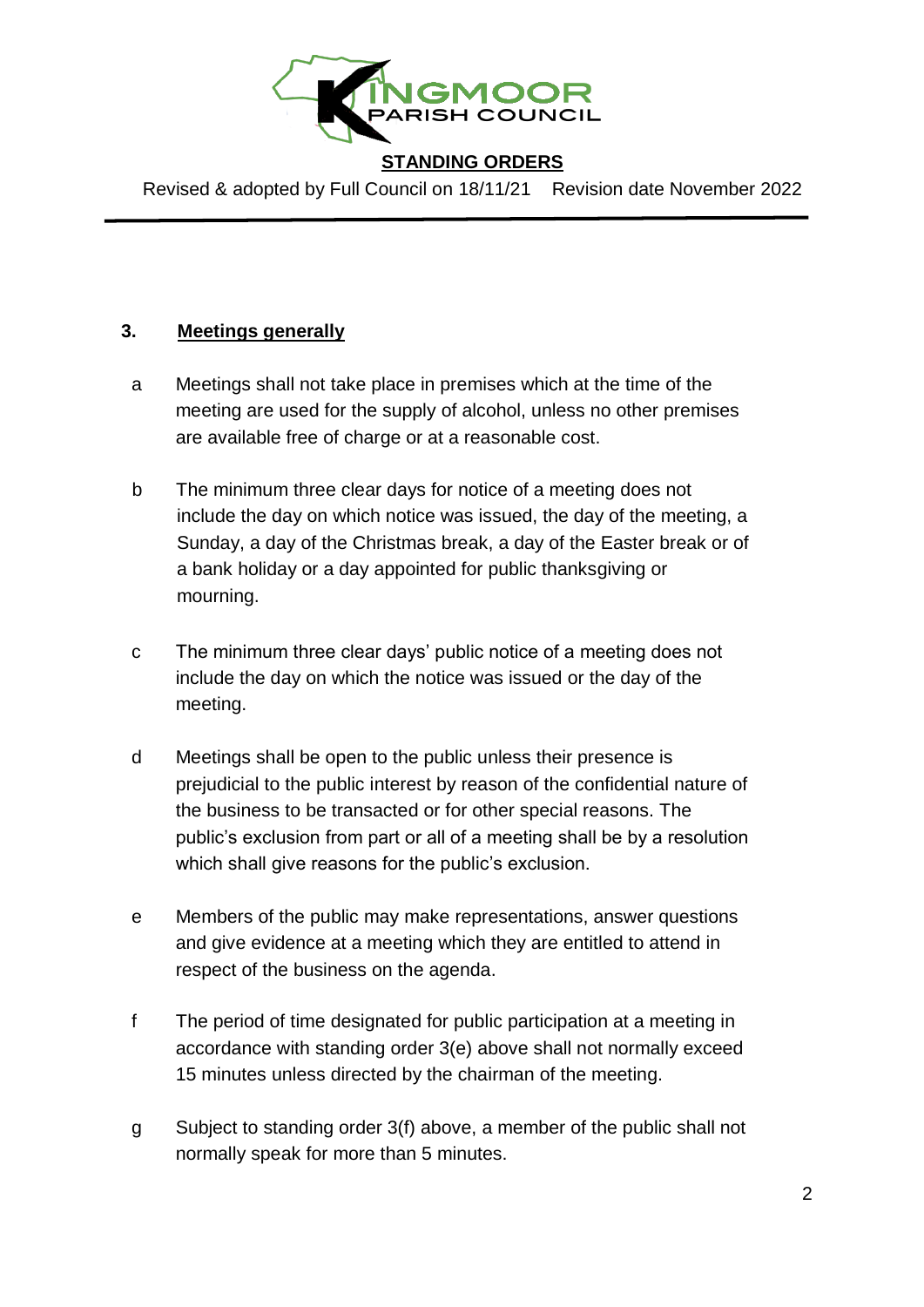

Revised & adopted by Full Council on 18/11/21 Revision date November 2022

- h In accordance with standing order 3(e) above, a question shall not require a response at the meeting nor start a debate on the question. The chairman of the meeting may direct that a written or oral response be given.
- i A member of the public shall raise his hand when requesting to speak and stand when speaking (except when a person has a disability or is likely to suffer discomfort). The chairman of the meeting may at any time permit a person to be seated when speaking.
- j Only one person is permitted to speak at a time. If more than one person wants to speak, the chairman of the meeting shall direct the order of speaking.
- k Subject to standing order 3(m), a person who attends a meeting is permitted to report on the meeting whilst the meeting is open to the public. To "report" means to film, photograph, make an audio recording of meeting proceedings, use any other means for enabling persons not present to see or hear the meeting as it takes place or later or to report or to provide oral or written commentary about the meeting so that the report or commentary is available as the meeting takes place or later to persons not present
- m A person present at a meeting may not provide an oral report or oral commentary about a meeting as it takes place without permission.
- n The press shall be provided with reasonable facilities for the taking of their report of all or part of a meeting at which they are entitled to be present.
- o Subject to standing orders which indicate otherwise, anything authorised or required to be done by, to or before the Chairman of the Council may in his absence be done by, to or before the Vice-Chairman of the Council (if any).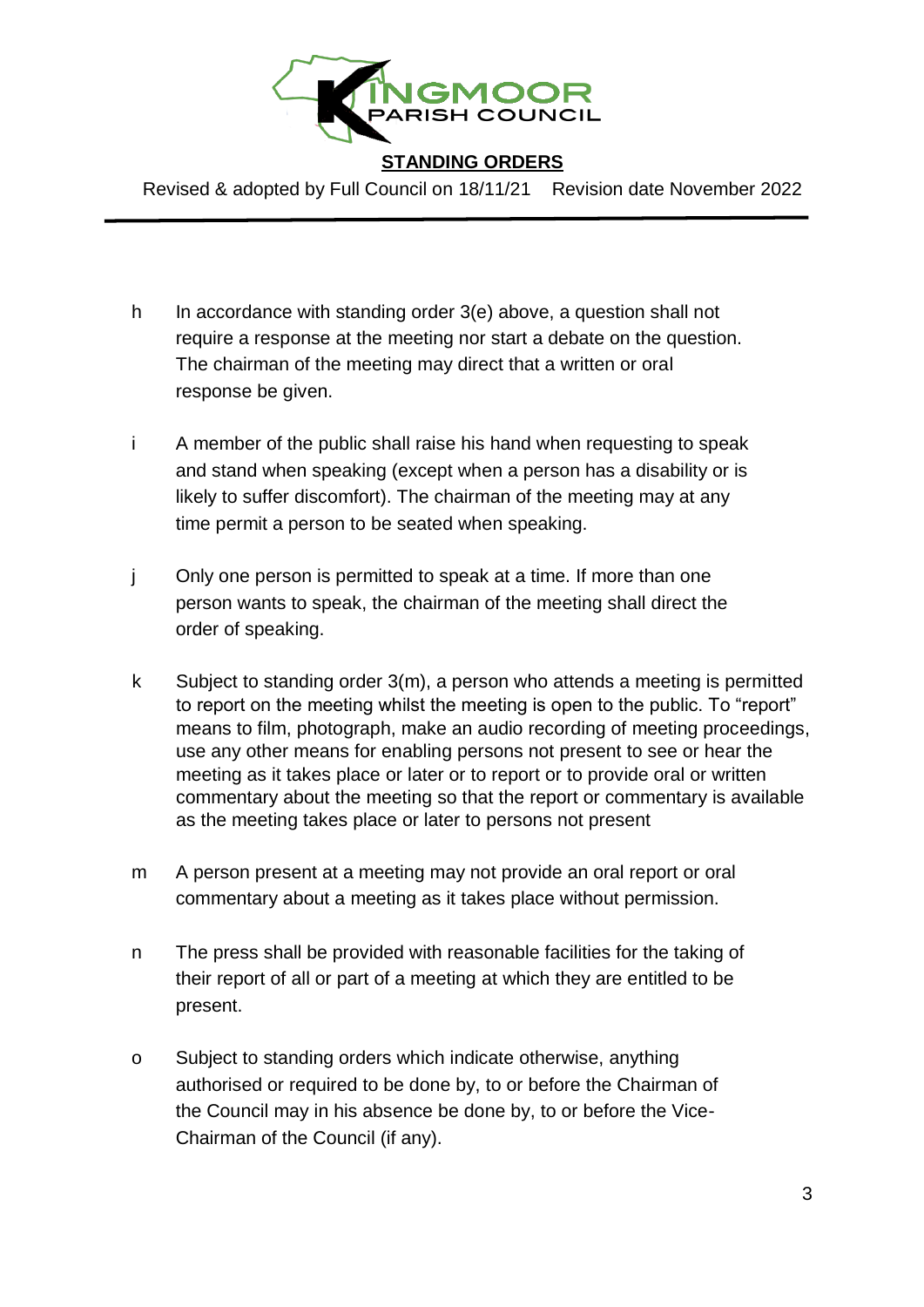

Revised & adopted by Full Council on 18/11/21 Revision date November 2022

- o The Chairman, if present, shall preside at a meeting. If the Chairman is absent from a meeting, the Vice-Chairman, if present, shall preside. If both the Chairman and the Vice-Chairman are absent from a meeting, a councillor as chosen by the councillors present at the meeting shall preside at the meeting.
- p Subject to a meeting being quorate, all questions at a meeting shall be decided by a majority of the councillors or councillors with voting rights present and voting.
- q The chairman of a meeting may give an original vote on any matter put to the vote, and in the case of an equality of votes may exercise his casting vote whether or not he gave an original vote.  *See standing orders 4(i) and (j) below for the different rules that apply in the election of the Chairman of the Council at the annual meeting of the council.*
- r Unless standing orders provide otherwise, voting on a question shall be by a show of hands. At the request of a councillor, the voting on any question shall be recorded so as to show whether each councillor present and voting gave his vote for or against that question. Such a request shall be made before moving on to the next item of business on the agenda.
- s The minutes of a meeting shall include an accurate record of the following:
	- i. the time and place of the meeting;
	- ii. the names of councillors present and absent;
	- iii. interests that have been declared by councillors and non-councillors with voting rights;
	- iv. the grant of dispensations (if any) to councillors and non-councillors with voting rights.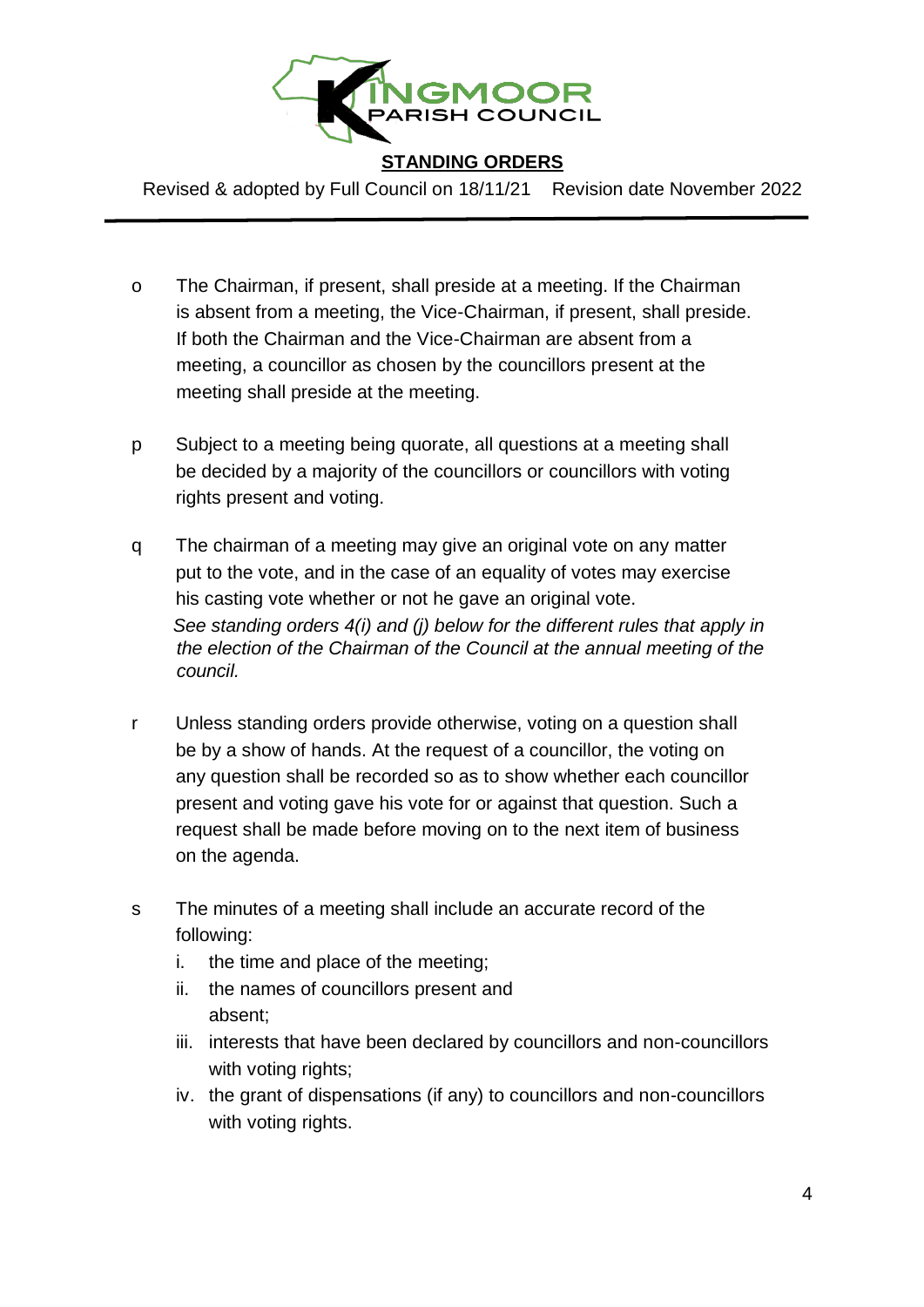

Revised & adopted by Full Council on 18/11/21 Revision date November 2022

- v. whether a councillor or non-councillor with voting rights left the meeting when matters that they held interests in were being considered;
- vi. if there was a public participation session; and
- vii. the resolutions made.
- t A councillor or a non-councillor with voting rights who has a disclosable pecuniary interest or another interest as set out in the council's code of conduct in a matter being considered at a meeting is subject to statutory limitations or restrictions under the code on his right to participate and vote on that matter.
- u No business may be transacted at a meeting unless at least one-third of the whole number of members of the council are present and in no case shall the quorum of a meeting be less than three.
- v If a meeting is or becomes inquorate no business shall be transacted and the meeting shall be closed. The business on the agenda for the meeting shall be adjourned to another meeting.
- w A meeting shall not normally exceed a period of 2 hours.
- x A meeting can be cancelled at short notice as long as notification of the cancellation is displayed on Parish Notice Boards and the website.

#### **4. Ordinary council meetings**

- a In an election year, the annual meeting of the council shall be held on or within 14 days following the day on which the new councillors elected take office.
- b In a year which is not an election year, the annual meeting of a council shall be held on such day in May as the council may direct.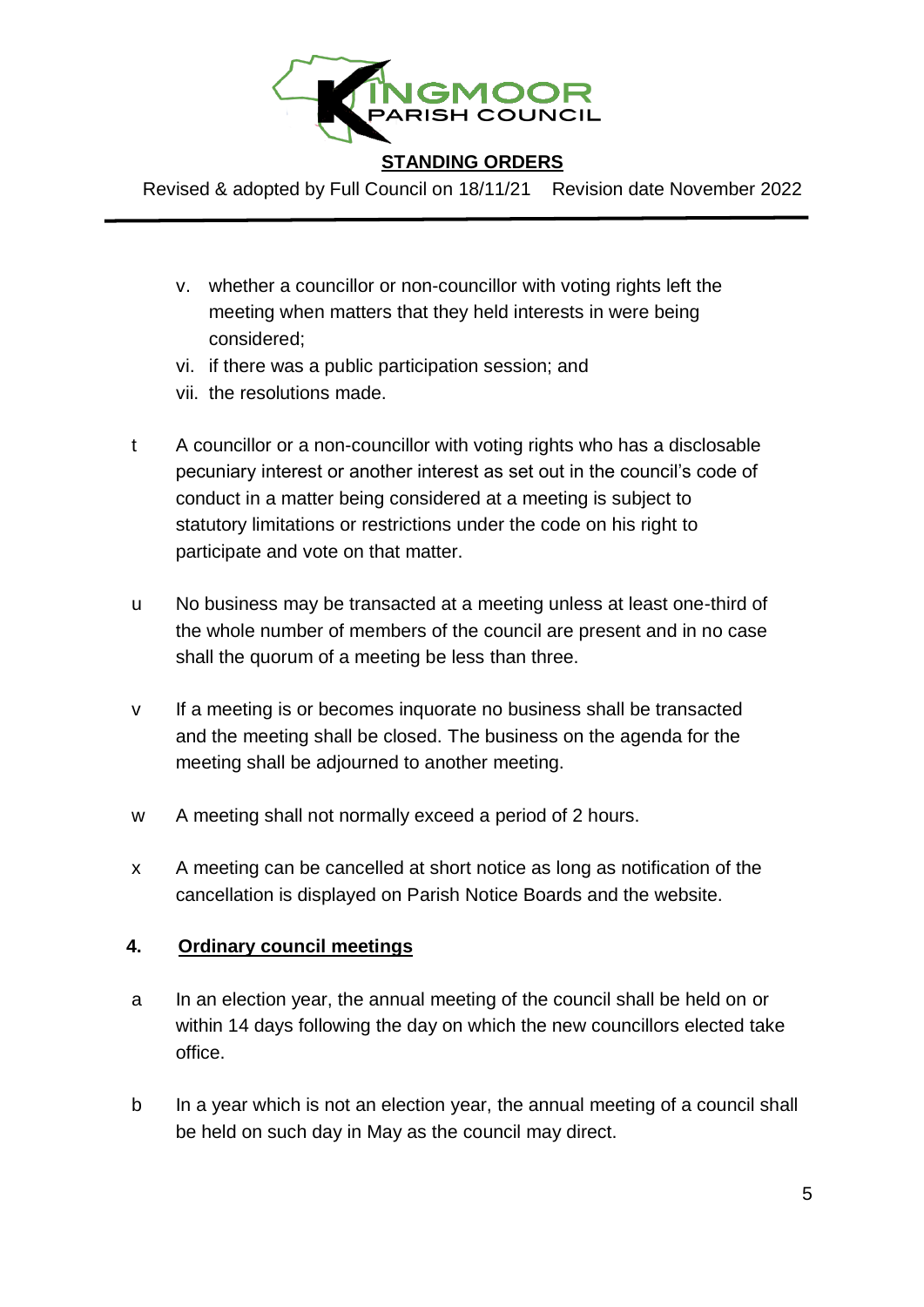

Revised & adopted by Full Council on 18/11/21 Revision date November 2022

- c If no other time is fixed, the annual meeting of the council shall take place at 7.30pm.
- d In addition to the annual meeting of the council, at least three other ordinary meetings shall be held in each year on such dates and times as the council directs.
- e The first business conducted at the annual meeting of the council shall be the election of the Chairman and Vice-Chairman (if any) of the Council.
- f The Chairman of the Council, unless he has resigned or becomes disqualified, shall continue in office and preside at the annual meeting until his successor is elected at the next annual meeting of the council.
- g The Vice-Chairman of the Council, if any, unless he resigns or becomes disqualified, shall hold office until immediately after the election of the Chairman of the Council at the next annual meeting of the council.
- h In an election year, if the current Chairman of the Council has not been reelected as a member of the council, he shall preside at the meeting until a successor Chairman of the Council has been elected. The current Chairman of the Council shall not have an original vote in respect of the election of the new Chairman of the Council but must give a casting vote in the case of an equality of votes.
- i In an election year, if the current Chairman of the Council has been reelected as a member of the council, he shall preside at the meeting until a new Chairman of the Council has been elected. He may exercise an original vote in respect of the election of the new Chairman of the Council and must give a casting vote in the case of an equality of votes.
- j Following the election of the Chairman of the Council and Vice-Chairman (if any) of the Council at the annual meeting of the council, the business of the annual meeting shall include: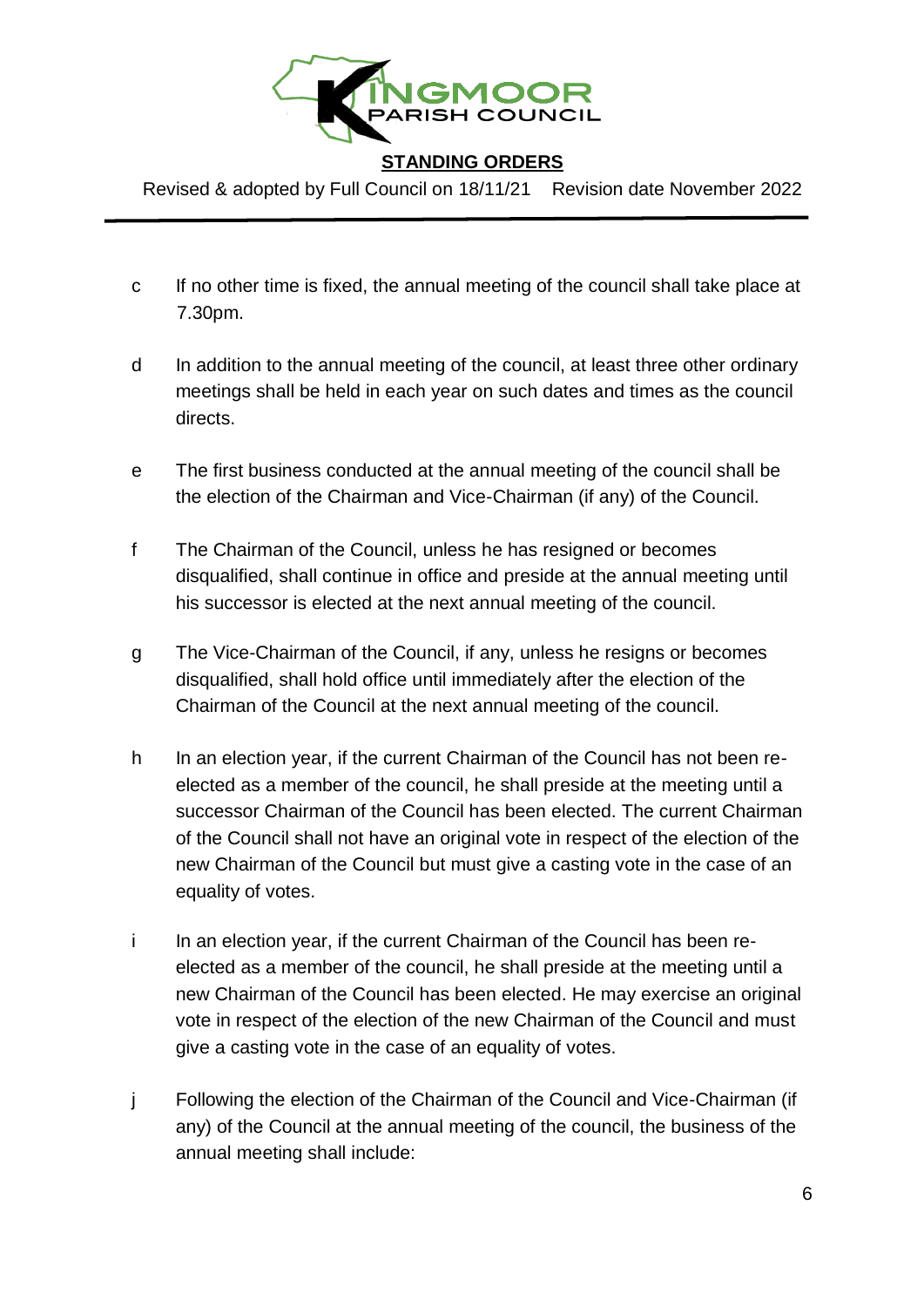

Revised & adopted by Full Council on 18/11/21 Revision date November 2022

- i. In an election year, delivery by the Chairman of the Council and councillors of their acceptance of office forms unless the council resolves for this to be done at a later date. In a year which is not an election year, delivery by the Chairman of the Council of his acceptance of office form unless the council resolves for this to be done at a later date;
- ii. Confirmation of the accuracy of the minutes of the last meeting of the council;
- iii. Review and adoption of appropriate standing orders and financial regulations;
- iv. Review of arrangements, including any charters and agency agreements, with other local authorities and review of contributions made to expenditure incurred by other local authorities;
- v. Review of representation on or work with external bodies and arrangements for reporting back;
- vi. Review of inventory of land and assets including buildings and office equipment;
- vii. Confirmation of arrangements for insurance cover in respect of all insured risks;
- viii. Review of the council's and/or staff subscriptions to other bodies;
- ix. Review of the council's procedures for handling requests made under the Freedom of Information Act 2000 and the Data Protection Act 1998;
- x. Review of the council's policy for dealing with the press/media; and
- xi. Determining the time and place of ordinary meetings of the full council up to and including the next annual meeting of full council.

# **5. Extraordinary meetings of the council and committees and subcommittees**

a The Chairman of the Council may convene an extraordinary meeting of the council at any time.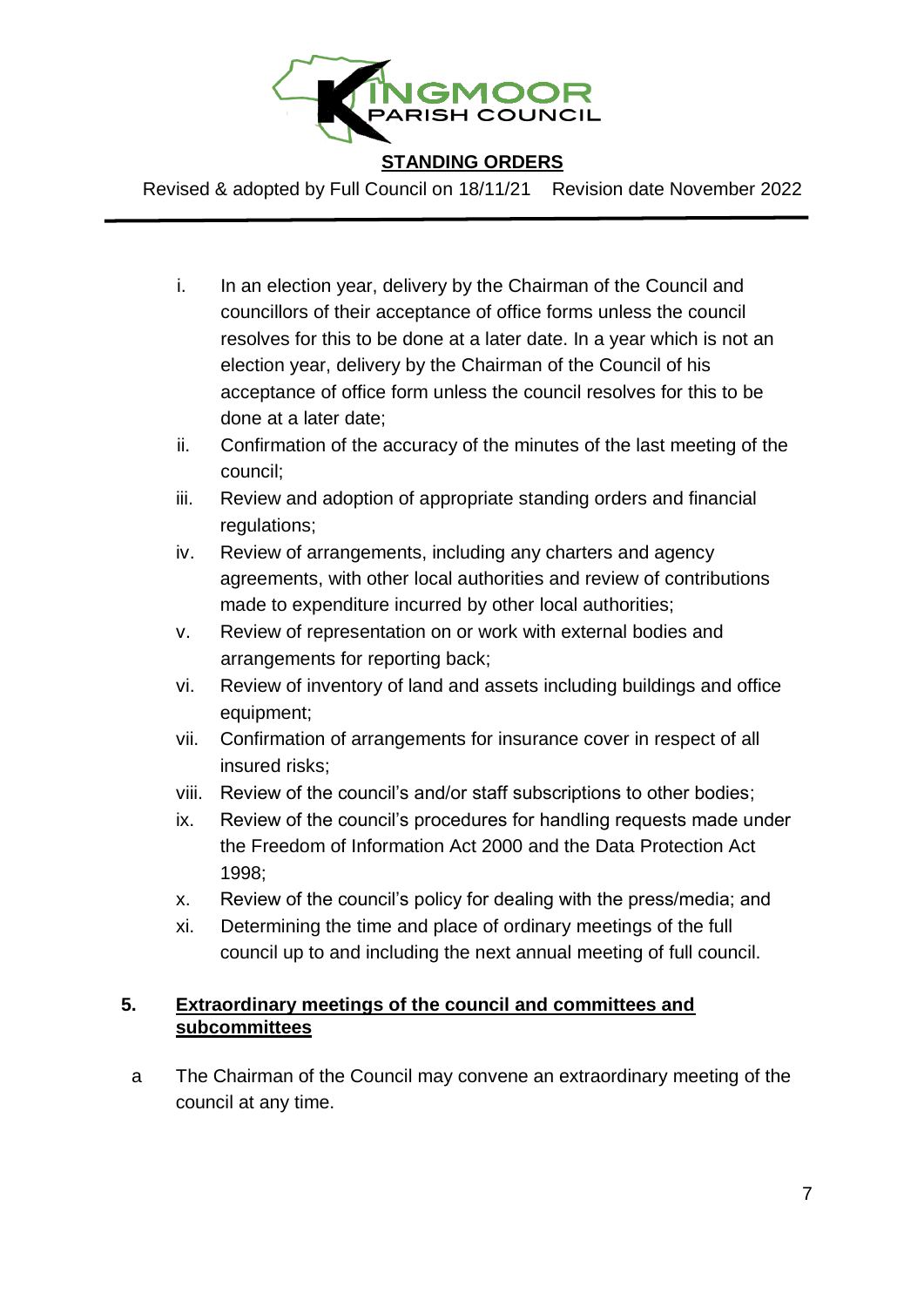

Revised & adopted by Full Council on 18/11/21 Revision date November 2022

b If the Chairman of the Council does not or refuses to call an extraordinary meeting of the council within seven days of having been requested in writing to do so by two councillors, any two councillors may convene an extraordinary meeting of the council. The public notice giving the time, place and agenda for such a meeting must be signed by the two councillors.

# **6. Previous resolutions**

- a A resolution shall not be reversed within six months except either by a special motion, which requires written notice by at least 2 councillors to be given to the Clerk in accordance with standing order 9 below.
- b When a motion moved pursuant to standing order 7(a) above has been disposed of, no similar motion may be moved within a further six months.

# **7. Voting on appointments**

a Where more than two persons have been nominated for a position to be filled by the council and none of those persons has received an absolute majority of votes in their favour, the name of the person having the least number of votes shall be struck off the list and a fresh vote taken. This process shall continue until a majority of votes is given in favour of one person. A tie in votes may be settled by the casting vote exerciseable by the chairman of the meeting.

#### **8. Motions for a meeting that require written notice to be given to the Clerk**

- a A motion shall relate to the responsibilities of the meeting which it is tabled for and in any event shall relate to the performance of the council's statutory functions, powers and obligations or an issue which specifically affects the council's area or its residents.
- b No motion may be moved at a meeting unless it is on the agenda and the mover has given written notice of its wording to the Clerk at least 10 clear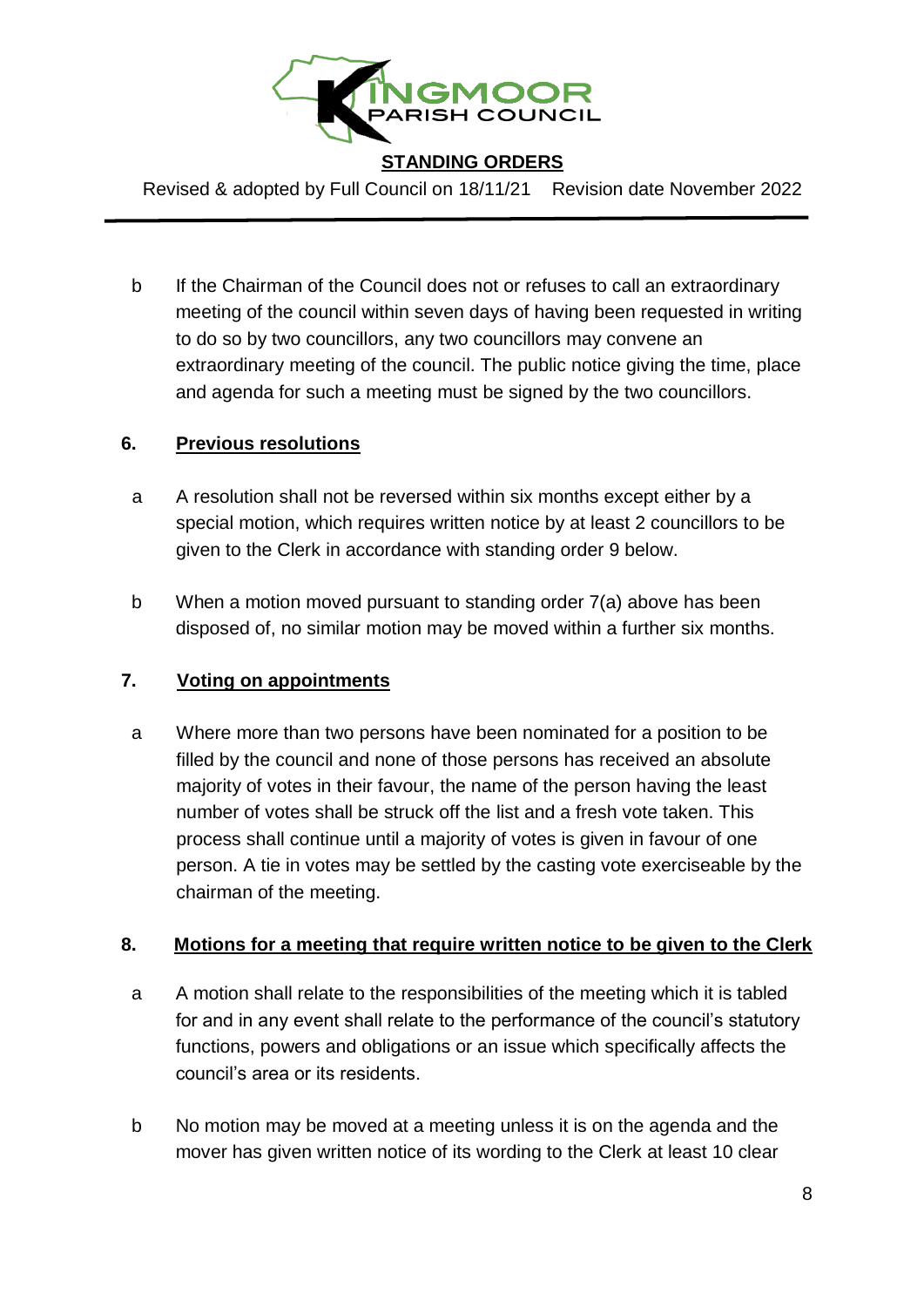

Revised & adopted by Full Council on 18/11/21 Revision date November 2022

days before the meeting inclusive of weekends and bank holidays. Clear days do not include the day of the notice or the day of the meeting.

- c The Clerk may, before including a motion on the agenda received in accordance with standing order 8(b) above, correct obvious grammatical or typographical errors in the wording of the motion.
- d If the Clerk considers the wording of a motion received in accordance with standing order 8(b) above is not clear in meaning, the motion shall be rejected until the mover of the motion resubmits it in writing to the Clerk so that it can be understood at least 7 clear days before the meeting inclusive of weekends and bank holidays.
- e If the wording or subject of a proposed motion is considered improper, the Clerk shall consult with the chairman of the forthcoming meeting or, as the case may be, the councillors who have convened the meeting, to consider whether the motion shall be included in the agenda or rejected.
- f Subject to standing order 8(e) above, the decision of the Clerk as to whether or not to include the motion on the agenda shall be final.

# **9. Motions at a meeting that do not require written notice**

The following motions may be moved at a meeting without written notice to the Clerk;

- i. to correct an inaccuracy in the draft minutes of a meeting;
- ii. to move to a vote;
- iii. to defer consideration of a motion;
- iv. to appoint a person to preside at a meeting;
- v. to change the order of business on the agenda;
- vi. to proceed to the next business on the agenda;
- vii. to require a written report;
- viii. to extend the time limits for speaking;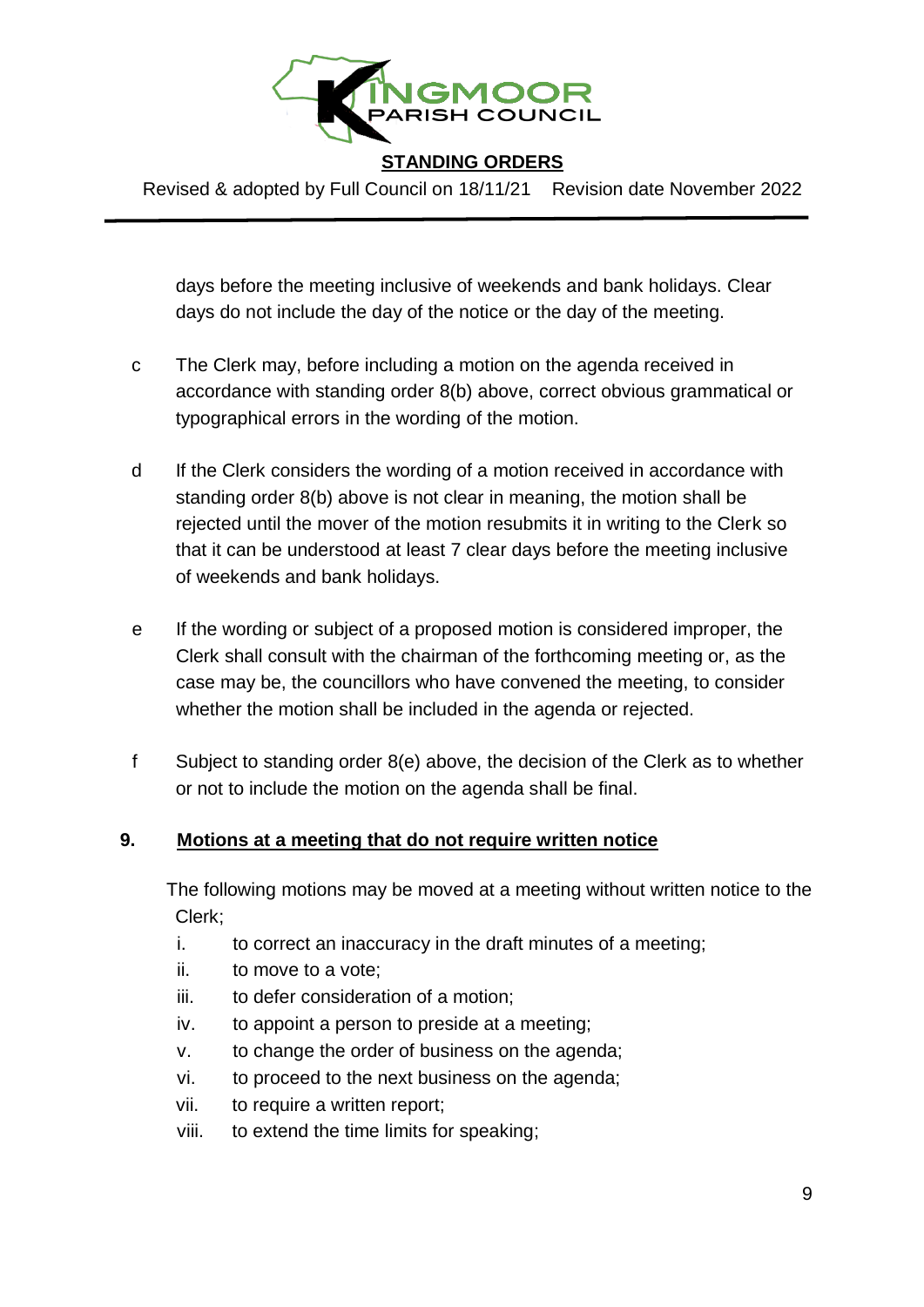

Revised & adopted by Full Council on 18/11/21 Revision date November 2022

- ix. to exclude the press and public from a meeting in respect of confidential or sensitive information which is prejudicial to the public interest;
- x. to not hear further from a councillor or a member of the public;
- xi. to exclude a councillor or member of the public for disorderly conduct;
- xii. to temporarily suspend the meeting;
- xiii. to suspend a particular standing order (unless it reflects mandatory statutory requirements);
- xiv. to adjourn the meeting;
	- or
- xv. to close a meeting.

# **10. Management of Information**

- a The Council shall have in place and keep under review, technical and organisational measures to keep secure information (including personal data) which it holds in paper and electronic form. Such arrangements shall include deciding who has access to personal data and encryption of personal data.
- b The Council shall have in place, and keep under review, policies for the retention and safe destruction of all information (including personal data) which it holds in paper and electronic form. The Council's retention policy shall confirm the period for which information (including personal data) shall be retained or if this is not possible the criteria used to determine that period (e.g. the Limitation Act 1980).
- c The agenda, papers that support the agenda and the minutes of a meeting shall not disclose or otherwise undermine confidential information or personal data without legal justification.
- d Councillors, staff, the Council's contractors and agents shall not disclose confidential information or personal data without legal justification.

# **11. Draft minutes**

a If the draft minutes of a preceding meeting have been served on councillors with the agenda to attend the meeting at which they are due to be approved for accuracy, they shall be taken as read.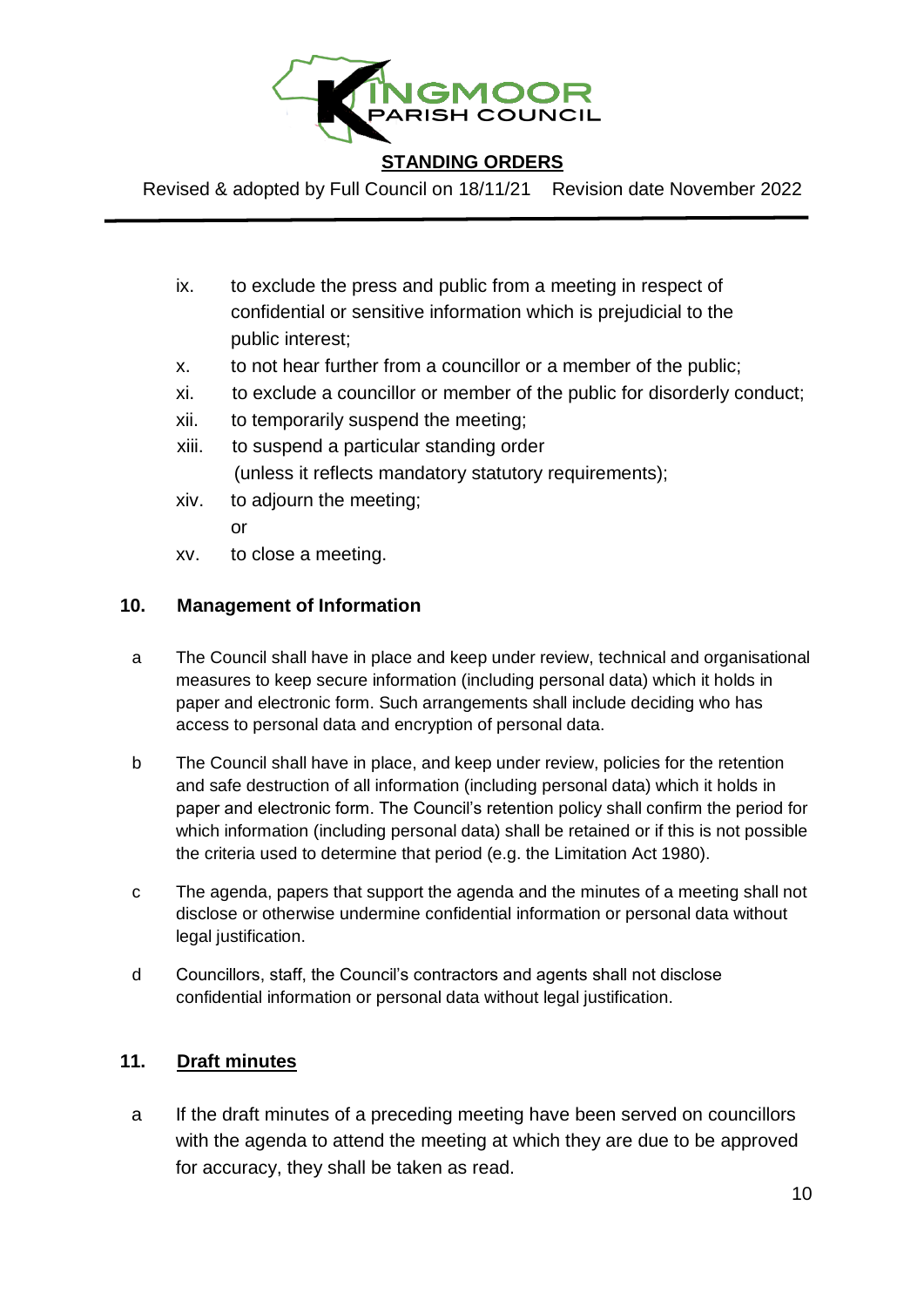

Revised & adopted by Full Council on 18/11/21 Revision date November 2022

- b There shall be no discussion about the draft minutes of a preceding meeting except in relation to their accuracy. A motion to correct an inaccuracy in the draft minutes shall be moved in accordance with standing order 9(a)(i) above.
- c The accuracy of draft minutes, including any amendment(s) made to them, shall be confirmed by resolution and shall be signed by the chairman of the meeting and stand as an accurate record of the meeting to which the minutes relate.
- d If the chairman of the meeting does not consider the minutes to be an accurate record of the meeting to which they relate, he shall sign the minutes and include a paragraph in the following terms or to the same effect:

"The chairman of this meeting does not believe that the minutes of the meeting of the Kingmoor Parish Council held on (date) in respect of agenda item (insert agenda item number) were a correct record but his view was not upheld by the meeting and the minutes are confirmed as an accurate record of the proceedings."

- e If the Council's gross annual income or expenditure (whichever is higher) does not exceed £25,000, it shall publish draft minutes on a website which is publicly accessible and free of charge not later than one month after the meeting has taken place.
- f Subject to the publication of draft minutes in accordance with standing order 11(e) and standing order 19(a) and following a resolution which confirms the accuracy of the minutes of a meeting, the draft minutes or recordings of the meeting for which approved minutes exist shall be destroyed.
- **12. Code of conduct and dispensations** *See also standing order 3(t) above.*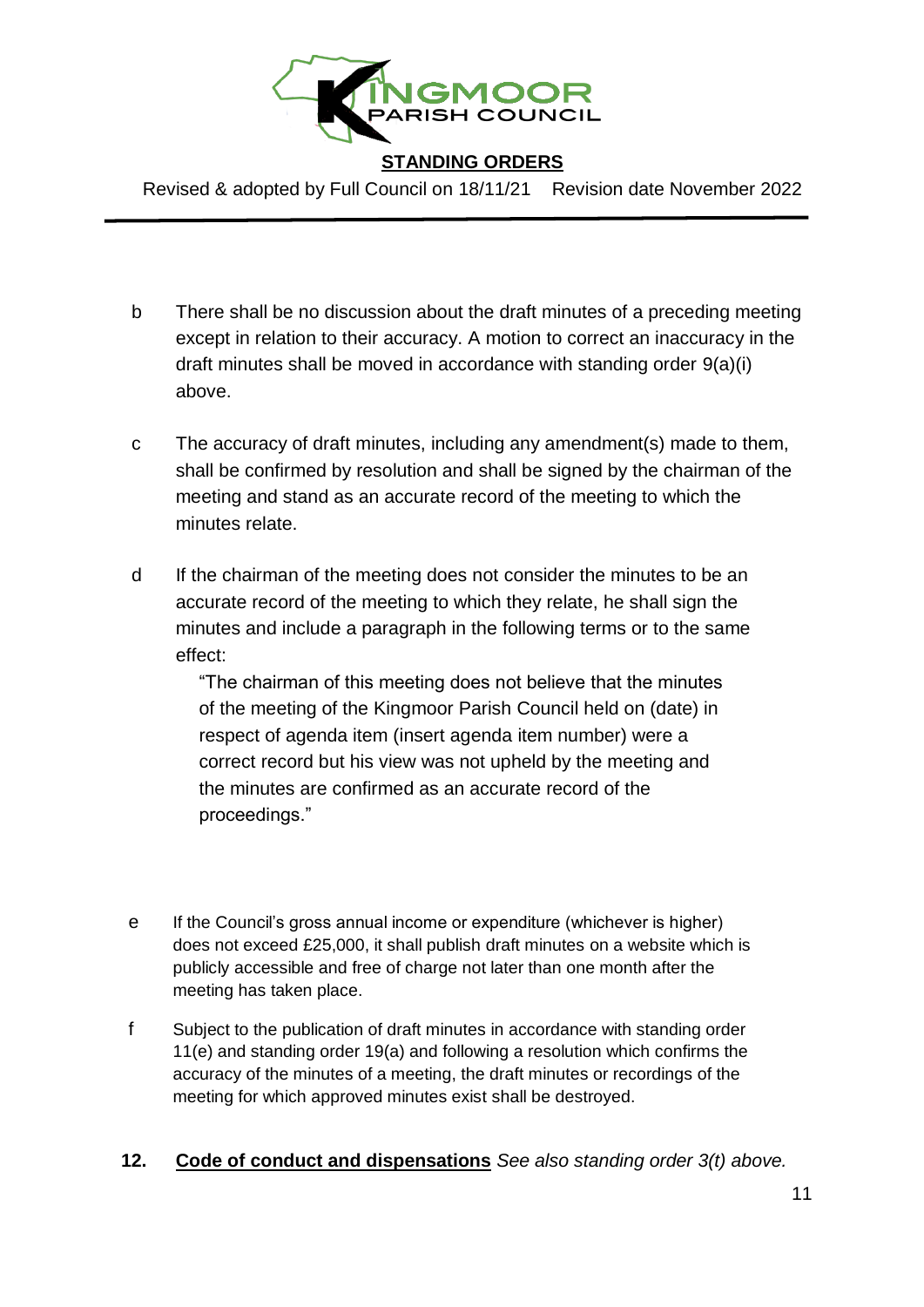

Revised & adopted by Full Council on 18/11/21 Revision date November 2022

- a All councillors and non-councillors with voting rights shall observe the code of conduct adopted by the council.
- b Unless he has been granted a dispensation, a councillor or non-councillor with voting rights shall withdraw from a meeting when it is considering a matter in which he has a disclosable pecuniary interest. He may return to the meeting after it has considered the matter in which he had the interest.
- c Unless he has been granted a dispensation, a councillor or non-councillor with voting rights shall withdraw from a meeting when it is considering a matter in which he has another interest if so required by the council's code of conduct. He may return to the meeting after it has considered the matter in which he had the interest.
- d Dispensation requests shall be in writing and submitted to the Clerk as soon as possible before the meeting, or failing that, at the start of the meeting for which the dispensation is required.
- e A decision as to whether to grant a dispensation shall be made by the Clerk and that decision is final.
- f A dispensation request shall confirm:
	- i. the description and the nature of the disclosable pecuniary interest or other interest to which the request for the dispensation relates;
	- ii. whether the dispensation is required to participate at a meeting in a discussion only or a discussion and a vote;
	- iii. the date of the meeting or the period (not exceeding four years) for which the dispensation is sought; and
	- iv. an explanation as to why the dispensation is sought.
- g Subject to standing orders 12(d) and (f) above, dispensations requests shall be considered by the Clerk at the beginning of the meeting of the council, or committee or a sub-committee for which the dispensation is required.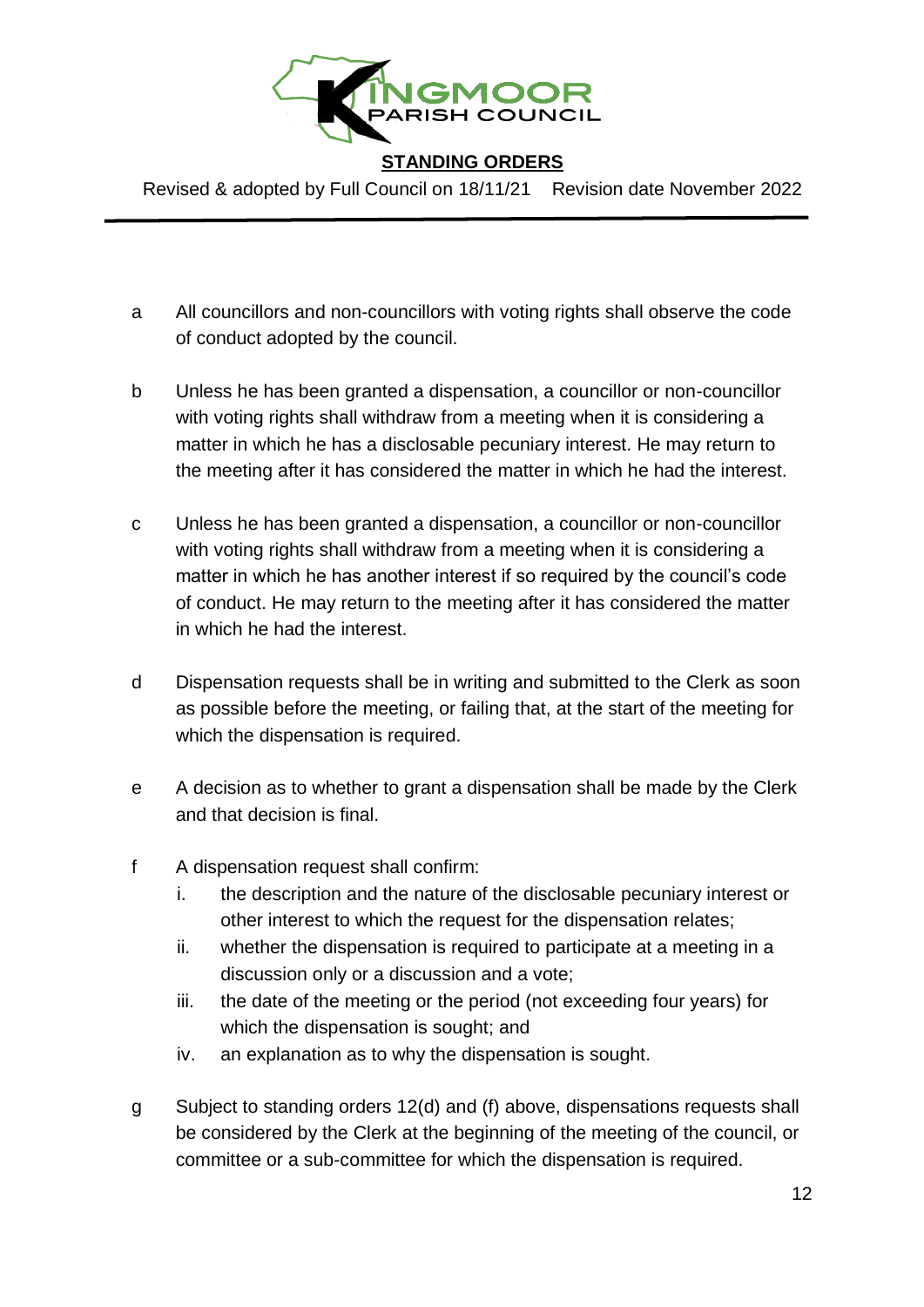

Revised & adopted by Full Council on 18/11/21 Revision date November 2022

- h A dispensation may be granted in accordance with standing order 12(e) above if having regard to all relevant circumstances the following applies:
	- a. without the dispensation the number of persons prohibited from participating in the particular business would be so great a proportion of the meeting transacting the business as to impede the transaction of the business or
	- b. granting the dispensation is in the interests of persons living in the council's area or
	- c. it is otherwise appropriate to grant a dispensation.

# **13. Code of conduct complaints**

- a Upon notification by the City Council that it is dealing with a complaint that a councillor or non-councillor with voting rights has breached the council's code of conduct, the Clerk shall, subject to standing order 12 above, report this to the council.
- b Where the notification in standing order 13(a) above relates to a complaint made by the Clerk, the Clerk shall notify the Chairman of Council of this fact, and the Chairman shall nominate another staff member to assume the duties of the Clerk in relation to the complaint until it has been determined and the council has agreed what action, if any, to take in accordance with standing order 13(d) below.
- c The council may:
	- i. provide information or evidence where such disclosure is necessary to progress an investigation of the complaint or is required by law;
	- ii. seek information relevant to the complaint from the person or body with statutory responsibility for investigation of the matter;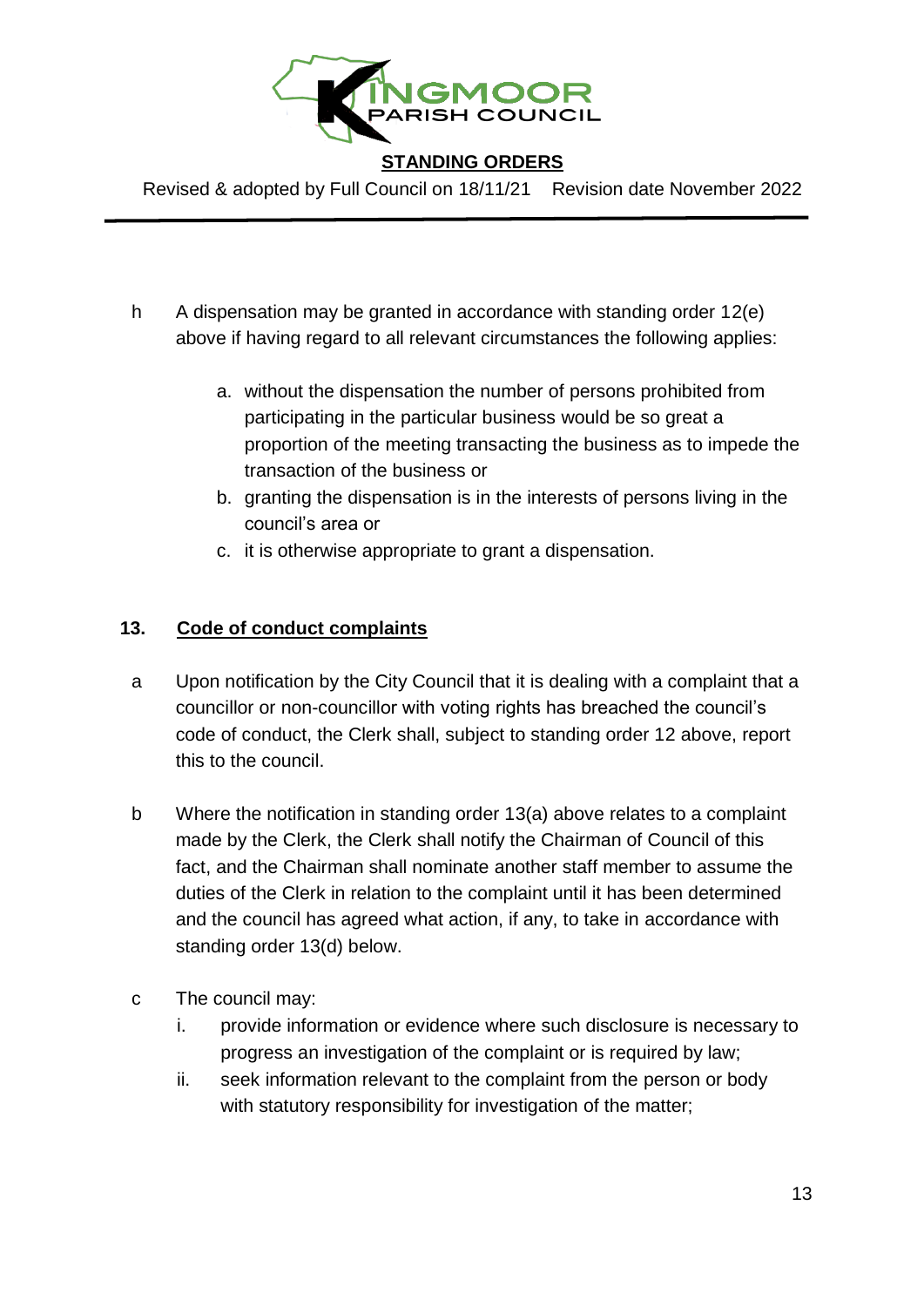

Revised & adopted by Full Council on 18/11/21 Revision date November 2022

d Upon notification by the City Council that a councillor or non-councillor with voting rights has breached the council's code of conduct, the council shall consider what, if any, action to take against him. Such action excludes disqualification or suspension from office.

# **14. Proper Officer**

- a The Proper Officer shall be either (i) the clerk or (ii) volunteer (councillor) nominated by the council to undertake the work of the Clerk when the Clerk is absent. The Clerk of Kingmoor Parish Council is the Proper Officer.
- b The Clerk shall:
	- i. at least three clear days before a meeting of the council, a committee and a sub-committee serve on councillors, by delivery or post at their residences or by email authenticated in such manner as the Clerk thinks fit, a signed summons confirming the time, place and the agenda (provided the councillor has consented to service by email) and provide in a conspicuous place, public notice of the time, place and agenda (provided that the public notice with agenda of an extraordinary meeting of the council convened by councillors is signed by them).

*See standing order 3(b) above for the meaning of clear days for a meeting of a full council* 

- ii. subject to standing order 9 above, include on the agenda all motions in the order received unless a councillor has given written notice at least 7 days before the meeting confirming his withdrawal of it;
- iii. convene a meeting of full council for the election of a new Chairman of the Council, occasioned by a casual vacancy in his office;
- iv. facilitate inspection of the minute book by local government electors;
- v. receive and retain copies of byelaws made by other local authorities;
- vi. retain acceptance of office forms from councillors;
- vii. retain a copy of every councillor's register of interests;
- viii. assist with responding to requests made under freedom of information legislation and rights exercisable under data protection legislation, in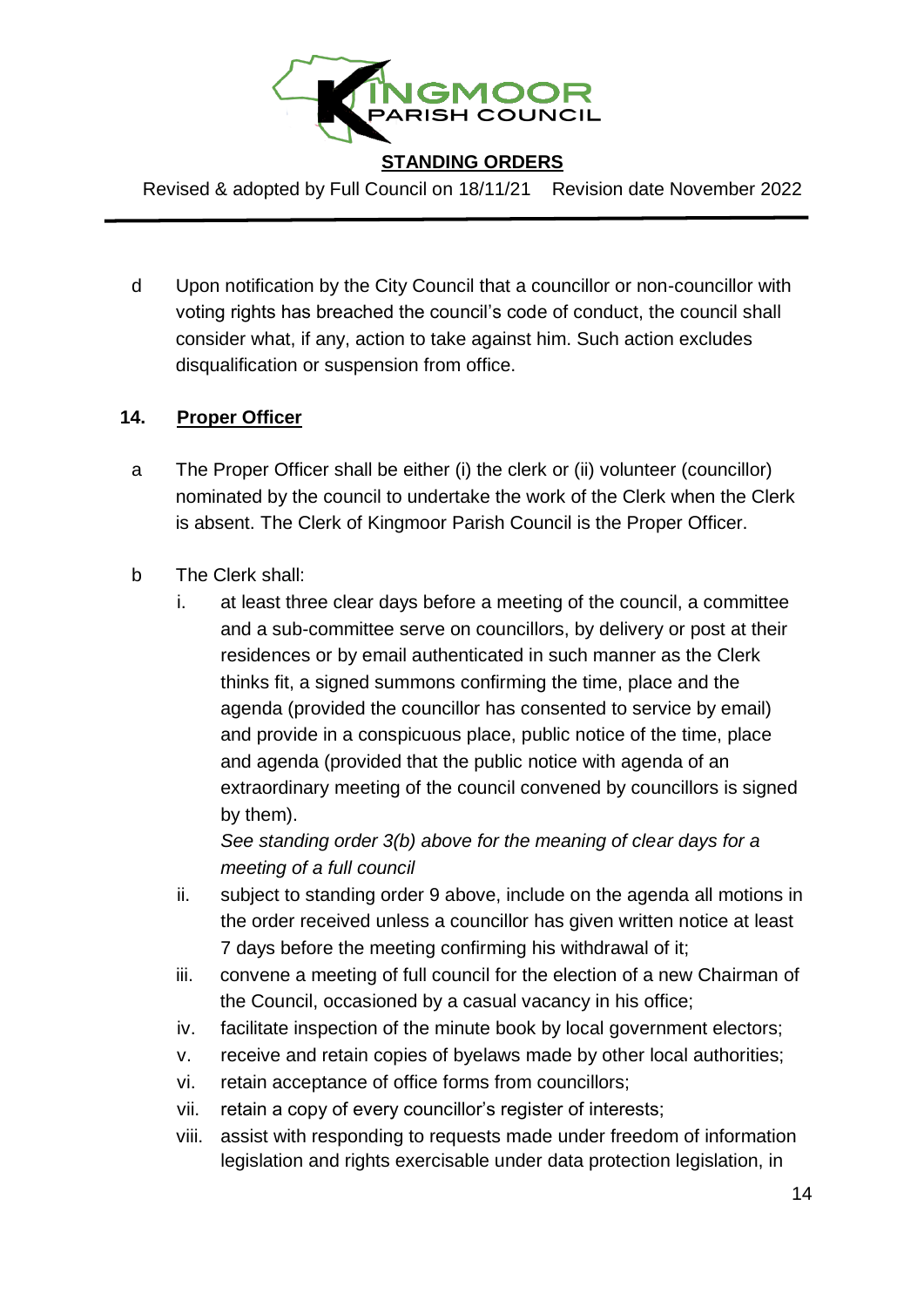

Revised & adopted by Full Council on 18/11/21 Revision date November 2022

accordance with the Council's relevant policies and procedures;

- ix. receive and send general correspondence and notices on behalf of the Council except where there is a resolution to the contrary;
- x. assist in the organisation of, storage of, access to, security of and destruction of information held by the Council in paper and electronic form subject to the requirements of data protection and freedom of information legislation and other legitimate requirements (e.g. the Limitation Act 1980);
- xi. arrange for legal deeds to be executed; (*see also standing order 22);*
- xii. arrange or manage the prompt authorisation, approval, and instruction regarding any payments to be made by the Council in accordance with its financial regulations;
- xiii. record every planning application notified to the Council and the Council's response to the local planning authority.
- xiv. refer a planning application received by the Council to the councillors within two working days of receipt to obtain comments if a planning application requires consideration before the next ordinary meeting of the Council. The Clerk has delegated powers to submit comments to the planning authority between council meetings.
- xv. manage access to information about the Council via the publication scheme; and
- xvi. retain custody of the seal of the Council (if there is one) which shall not be used without a resolution to that effect. (s*ee also standing order 22).*

#### **15. Responsible Financial Officer**

a The council shall appoint appropriate staff member(s) to undertake the work of the Responsible Financial Officer when the Responsible Financial Officer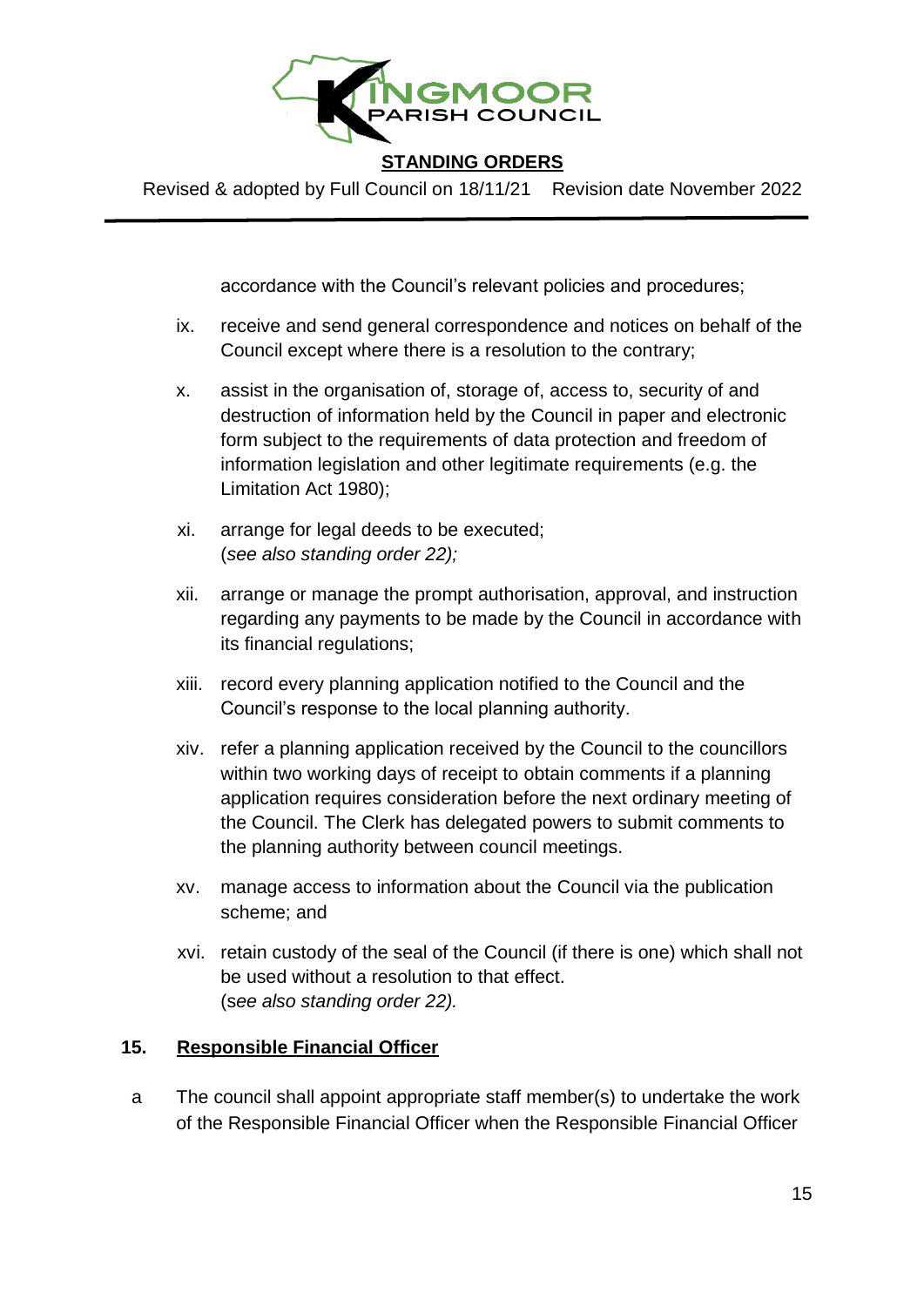

Revised & adopted by Full Council on 18/11/21 Revision date November 2022

is absent. The Clerk is the Responsible Financial Officer for Kingmoor parish Council.

# **16. Accounts and accounting statements**

- a "Proper practices" in standing orders refer to the most recent version of Governance and Accountability for Local Councils – a Practitioners' Guide.
- b All payments by the council shall be authorised, approved and paid in accordance with the law, proper practices and the council's financial regulations.
- c The Responsible Financial Officer shall supply to each councillor as soon as practicable after 30 June, 30 September and 31 December in each year a statement to summarise:
	- i. the council's receipts and payments for each quarter;
	- ii. the council's aggregate receipts and payments for the year to date;
	- iii. the balances held at the end of the quarter being reported

and which includes a comparison with the budget for the financial year and highlights any actual or potential overspends.

- d As soon as possible after the financial year end at 31 March, the Responsible Financial Officer shall provide:
	- i. each councillor with a statement summarising the council's receipts and payments for the last quarter and the year to date for information; and
	- ii. to the full council the accounting statements for the year in the form of Section 2 of the Annual Governance and Accountability Return, as required by proper practices, for consideration and approval.
- e The year end accounting statements shall be prepared in accordance with proper practices and applying the form of accounts determined by the council (receipts and payments, or income and expenditure) for a year to 31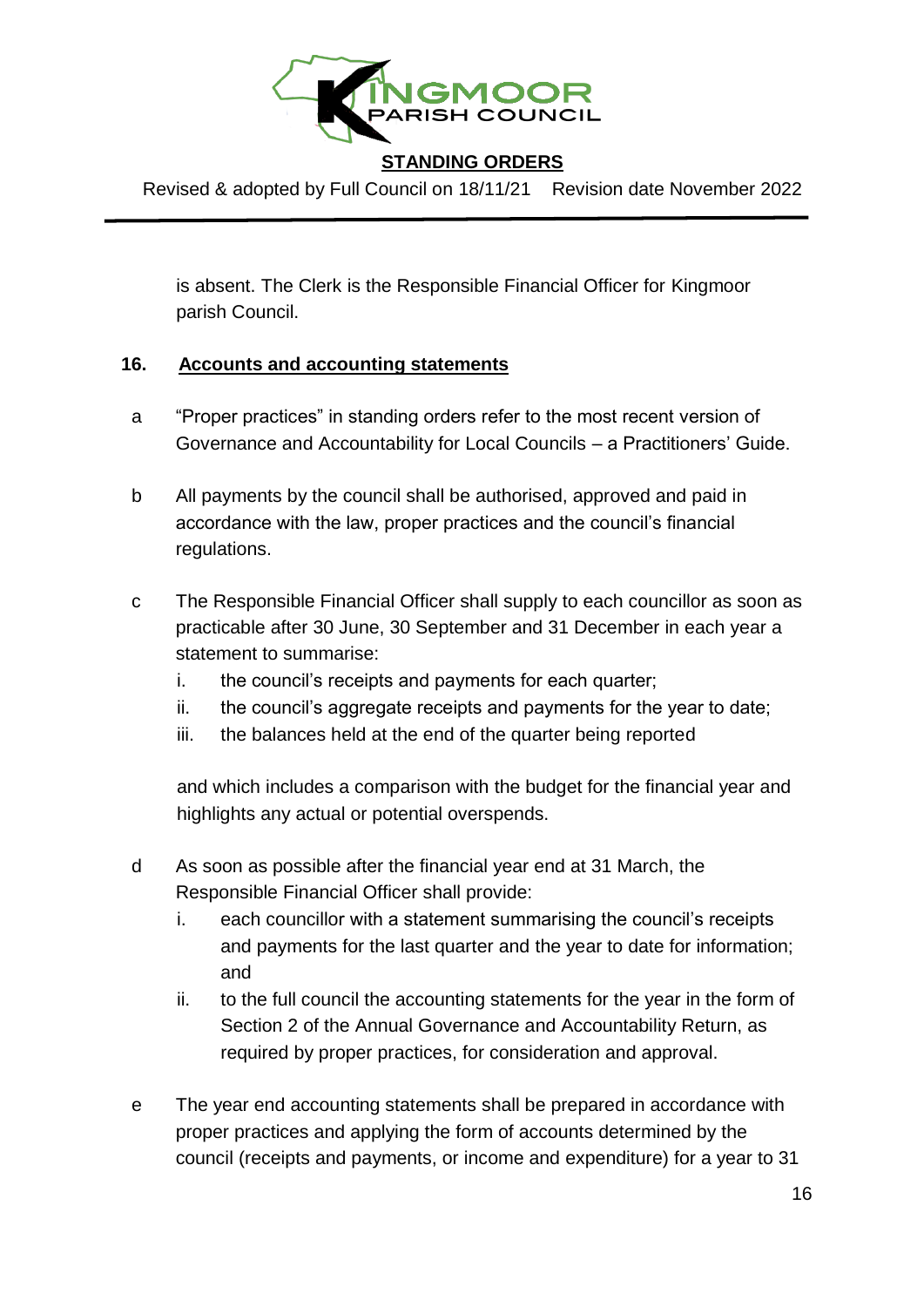

Revised & adopted by Full Council on 18/11/21 Revision date November 2022

March. A completed draft annual return shall be presented to each councillor before the end of the following month of May. The annual return of the council, including the annual governance statement, shall be presented to council for consideration and formal approval before 30 June. Under the new audit framework for smaller authorities the parish council will be exempt from routine external audit. In place of routine external audit the council will be subject to the new transparency requirements laid out in the Transparency Code for Smaller Authorities 2014.

# **17. Financial controls and procurement**

- a The council shall consider and approve financial regulations drawn up by the Responsible Financial Officer, which shall include detailed arrangements in respect of the following:
	- i. the keeping of accounting records and systems of internal controls;
	- ii. the assessment and management of financial risks faced by the council;
	- iii. the work of the independent internal auditor in accordance with proper practices and the receipt of regular reports from the internal auditor, which shall be required at least annually;
	- iv. the inspection and copying by councillors and local electors of the council's accounts and/or orders of payments; and
	- v. whether contracts with an estimated value below £25,000 due to special circumstances are exempt from a tendering process or procurement exercise.
- b Financial regulations shall be reviewed regularly and at least annually for fitness of purpose.
- c A public contract regulated by the Public Contracts Regulations 2015 with an estimated value in excess of £25,000 but less than the relevant thresholds in standing order 18(f) is subject to Regulations 109-114 of the Public Contracts Regulations 2015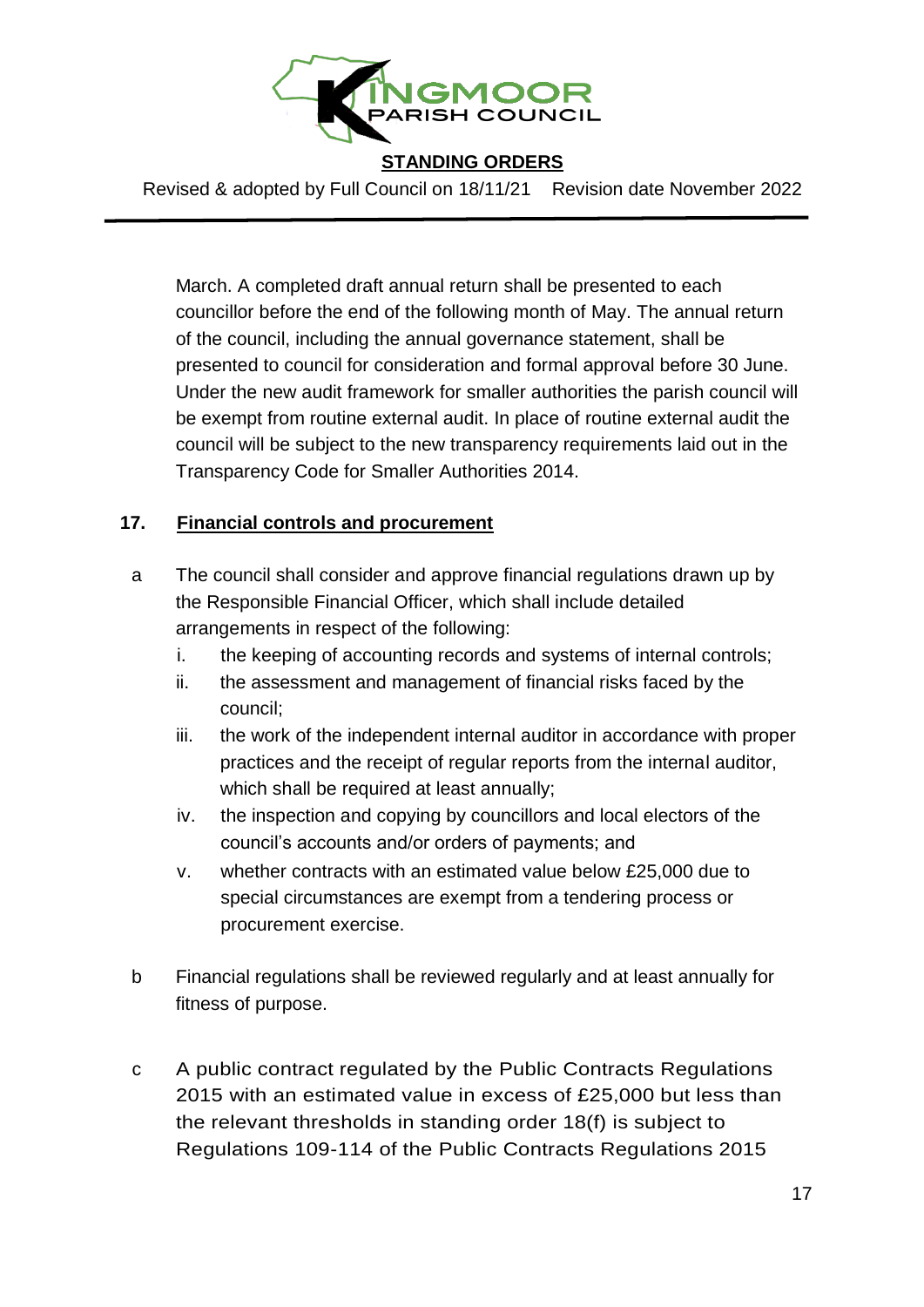

Revised & adopted by Full Council on 18/11/21 Revision date November 2022

which include a requirement on the Council to advertise the contract opportunity on the Contracts Finder website regardless of what other means it uses to advertise the opportunity unless it proposes to use an existing

- d list of approved suppliers (framework agreement
- e Subject to additional requirements in the financial regulations of the council, the tender process for contracts for the supply of goods, materials, services or the execution of works shall include, as a minimum, the following steps:
	- i. a specification for the goods, materials, services or the execution of works shall be drawn up;
	- ii. an invitation to tender shall be drawn up to confirm, the council's specification, the time, date and address for the submission of tenders, the date of the council's written response to the tender and the prohibition on prospective contractors contacting councillors or staff to encourage or support their tender outside the prescribed process;
	- iii. the invitation to tender shall be advertised in a local newspaper and in any other manner that is appropriate;
	- iv. tenders are to be submitted in writing in a sealed marked envelope addressed to the Clerk;
	- v. tenders shall be opened by the Clerk in the presence of at least one councillor after the deadline for submission of tenders has passed;
	- vi. tenders are to be reported to and considered by the appropriate meeting of the council or a committee or sub-committee with delegated responsibility.
- f Neither the council, nor a committee or a sub-committee with delegated responsibility for considering tenders, is bound to accept the lowest value tender.
- g A public contract regulated by the Public Contracts Regulations 2015 with an estimated value in excess of £181,302 for a public service or supply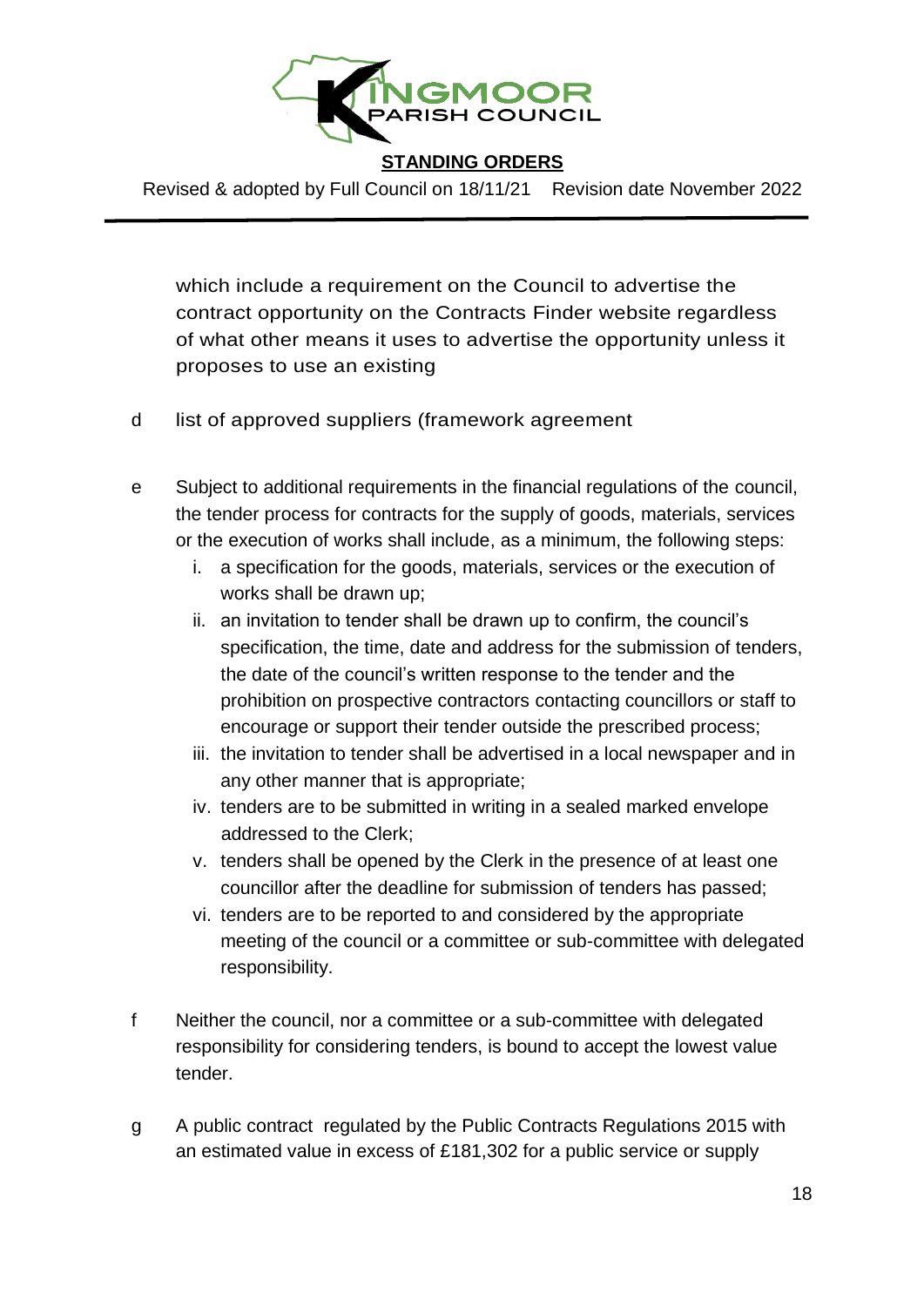

Revised & adopted by Full Council on 18/11/21 Revision date November 2022

contract or in excess of £4,551,413 for a public works contract (or other thresholds determined by the European Commission every two years and published in the Official Journal of the European Union (OJEU)) shall comply with the relevant procurement procedures and other requirements in the Public Contracts Regulations 2015 which include advertising the contract opportunity on the Contracts Finder website and in OJEU.

#### **18. Handling staff matters**

- a A matter personal to a member of staff that is being considered by a meeting of council is subject to standing order 10 above.
- b The Clerk shall notify the chairman or, if he is not available, the vicechairman of any absence occasioned by illness or other reason and that person shall report such absence to council at its next meeting.
- c The chairman or in his absence, the vice-chairman shall upon a resolution conduct a review of the performance and annual appraisal of the work of the Clerk. The reviews and appraisal shall be reported in writing and is subject to approval by resolution by the council.
- d The Clerk shall contact the chairman or in his absence, the vice-chairman in respect of an informal or formal grievance matter, and this matter shall be progressed in line with the council's grievance procedure.
- e If an informal or formal grievance matter raised by the Clerk relates to the chairman or vice-chairman of the council, this shall be communicated to another member of the council which shall be reported back and progressed in line with the council's grievance procedure.
- f Any persons responsible for all or part of the management of the Clerk shall treat the written records of all meetings relating to their performance, capabilities, grievance or disciplinary matters as confidential and secure.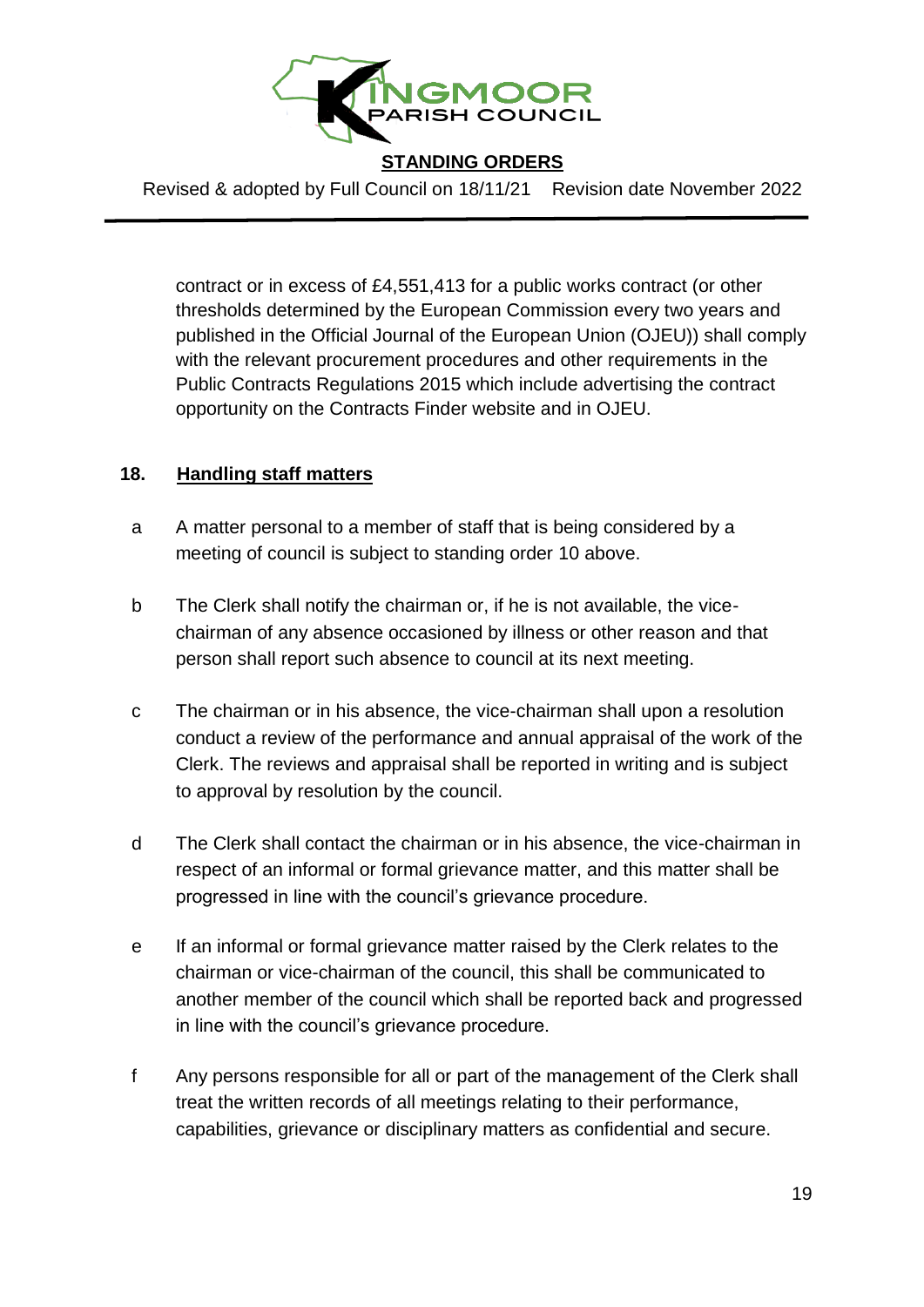

Revised & adopted by Full Council on 18/11/21 Revision date November 2022

- g The council shall keep all written records relating to the Clerk secure. All paper records shall be secured and locked and electronic records shall be password protected.
- h Only persons with line management responsibilities shall have access to staff records referred to in standing orders 18(f) and (g) above if so justified.
- i Access and means of access by keys and/or computer passwords to records of employment referred to in standing orders 18(f) and (g) above shall be provided only to the Clerk and the Chairman of the Council.

#### **19. Responsibilities to provide information**

- a In accordance with freedom of information legislation, the Council shall publish information in accordance with its publication scheme and respond to requests for information held by the Council.
- b. The Council shall publish information in accordance with the requirements of the Smaller Authorities (Transparency Requirements) (England) Regulations 2015.

# **20. Responsibilities under Data Protection Legislation**

- a Further to the government's decision to exempt local councils from the definition of "public authority" for the purposes of the General Data Protection Regulation the Council.
- b The Council shall have policies and procedures in place to respond to an individual exercising statutory rights concerning his personal data.
- c The Council shall have a written policy in place for responding to and managing a personal data breach.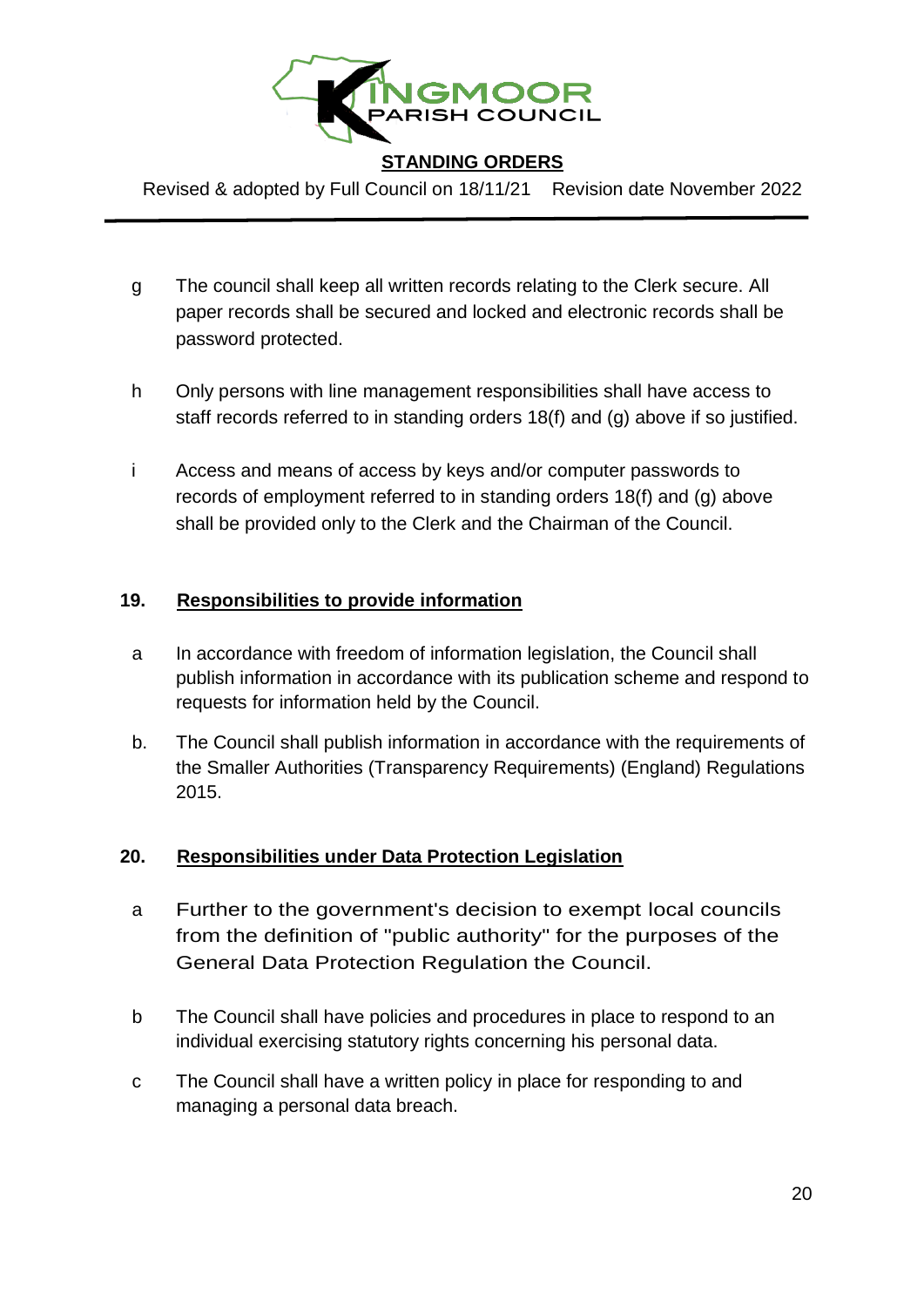

Revised & adopted by Full Council on 18/11/21 Revision date November 2022

- d The Council shall keep a record of all personal data breaches comprising the facts relating to the personal data breach, its effects and the remedial action taken.
- e The Council shall ensure that information communicated in its privacy notice(s) is in an easily accessible and available form and kept up to date.
- f The Council shall maintain a written record of its processing activities.

#### **21. Relations with Press and Media**

a Requests from the press or other media for an oral or written comment or statement from the Council, its councillors or staff shall be handled in accordance with the Council's policy in respect of dealing with the press and/or other media.

#### **22. Execution and sealing of legal deeds**

- a A legal deed shall not be executed on behalf of the council unless authorised by a resolution.
- b Subject to standing order 22(a) above, any two councillors may sign, on behalf of the council, any deed required by law and the Clerk shall witness their signatures.

# **23. Communicating with District and County or Unitary councillors**

- a An invitation to attend a meeting of the council shall be sent, together with the agenda, to the ward councillor(s) of Carlisle City Borough Council and Cumbria County Council representing the area of the council.
- b Unless the council determines otherwise, a copy of each letter sent to Carlisle City Council and Cumbria County Council shall be sent to the ward councillor(s) representing the area of the council.